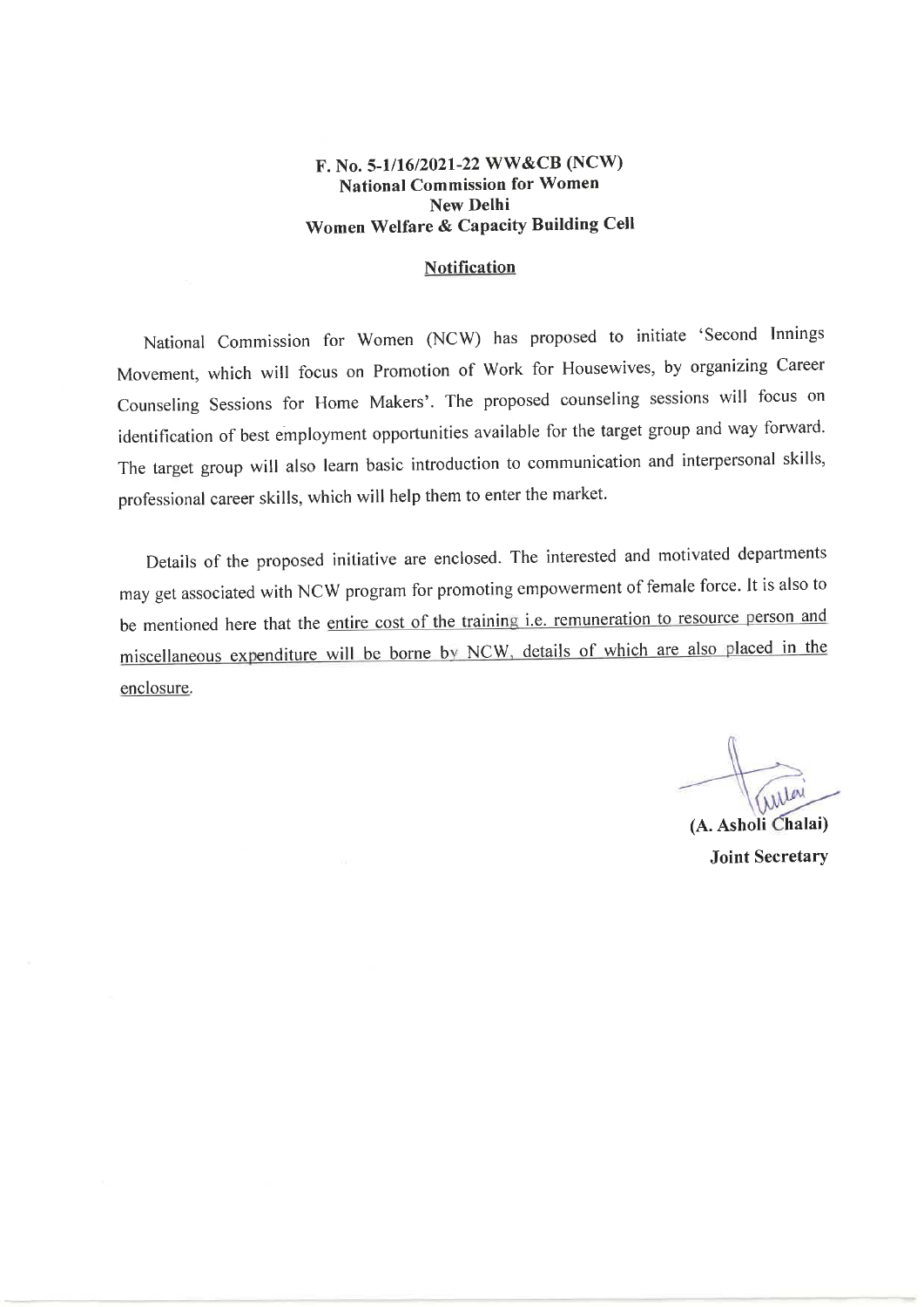

# **SECOND INNINGS MOVEMENT**

# **Promotion of Work for Housewives: Career Counseling Sessions for Home Makers**

Home makers are undoubtedly the strongest pillar in a functional family. Their multitasking ability is why a household never falls apart. Given the opportunity, these women can work to support themselves and the family financially as well. All they require is a little guidance. Most of these women are already educated enough and ones that aren't, they can take up courses and start off their career too.

### **Career counseling sessions: Plan of Action**

A half day booth camp will be organized at various identified centers (Central and State Government Universities/ College throughout India, wherein a maximum of 4 career guidance counselors can be appointed to personally interact with home makers and provide them need based counseling.

The partnering Institute will have to identify and register a minimum of 50 participants under the program.

**Career counsellor:** The career counselors preferably should have some or all of the mentioned skills:

- a. Aware of the current government schemes that might be useful for the participants;
- b. Contact/ Information of the various local businesses that provide full-time/part-time jobs;
- c. Excellent interpersonal and communication skills;
- d. Aware of the different requirements for setting up a small business;
- e. Must know how to start an online business;
- f. Should be aware of the various online courses that can benefit the participants;
- g. Must know the rights that are available to women at a workplace;
- h. Must know the local language and should be eloquent;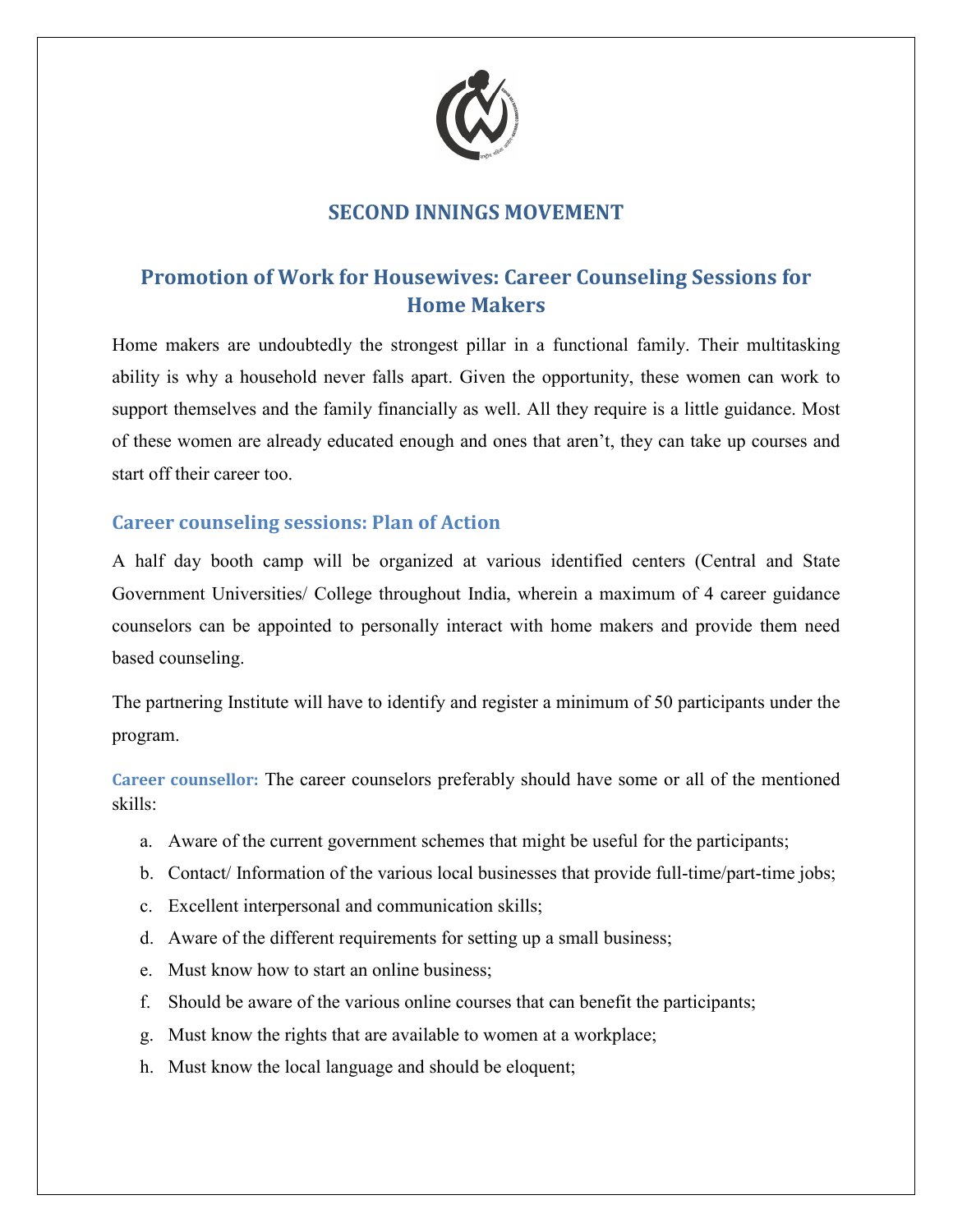**Focus area of Training:** Training module will be prepared by the participating Institute, which will focus on following areas:

- i. Opportunities available: based on the market need
- ii. Work from home opportunities
- iii. Online business opportunities
- iv. Freelancing: Introduction and approach
- v. Part-time courses that help
- vi. Approaching the employers
- vii. How to make a CV and write a Cover Letter for when needed?
- viii. How to prepare and appear for interviews?
- ix. What to expect in terms of working hours and salary?
- x. How to manage time when employed?

**Training:** A half day physical booth camp will be organized at the identified College/ University for a group of 50 identified home makers. The target group will also learn basic introduction to communication and interpersonal skills, professional career skills, which will help them to enter the market.

### **Inviting Proposals:**

Interested Institutes may visit NCW's website at http://ncwapps.nic.in/eproposalV2/ and submit their acceptance for the proposed program, with following details, latest by  $11<sup>th</sup>$  May, 2022.

- i. Forwarding letter on official letter head of the Institute
- ii. Brief Training Module and Outline
- iii. Number of participants
- iv. Resource persons with contact details
- v. Date & Venue
- vi. Estimated Budget (as per the ceiling provided by the Commission)